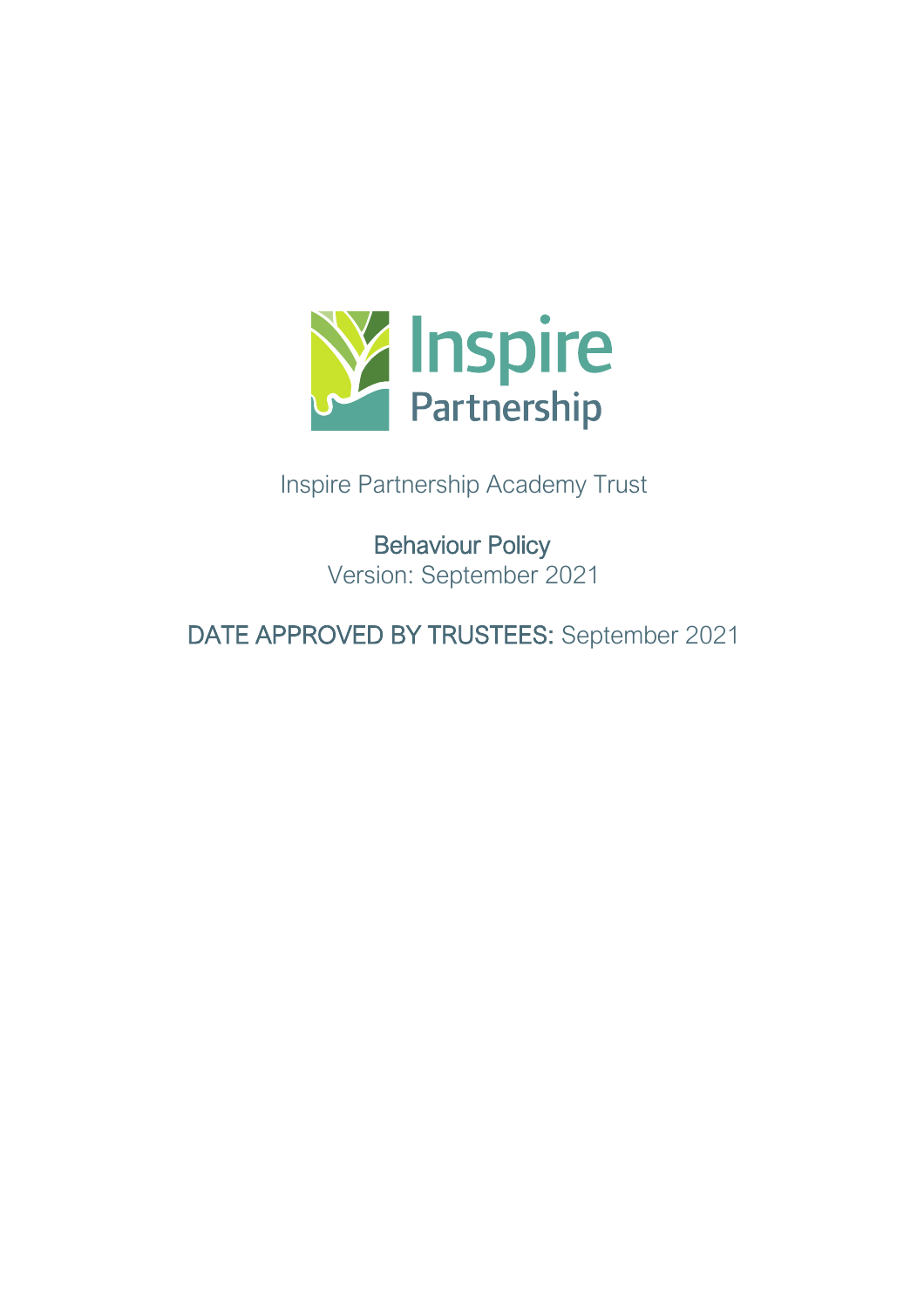

|                | 1.1   |  |
|----------------|-------|--|
|                | $1.2$ |  |
| $\overline{2}$ |       |  |
|                | 2.1   |  |
|                | 2.2   |  |
|                | 2.3   |  |
|                | 2.4   |  |
|                | 2.5   |  |
|                | 2.6   |  |
|                | 2.7   |  |
|                | 2.8   |  |
|                | 2.9   |  |
| 3              |       |  |
|                | 3.1   |  |
|                | 3.2   |  |
|                | 3.3   |  |
|                | 3.4   |  |
| $\overline{4}$ |       |  |
|                | 4.1   |  |
|                | 4.2   |  |
|                | 4.3   |  |
|                | 4.4   |  |
|                | 4.5   |  |
|                | 4.6   |  |
|                | 4.7   |  |
|                | 4.8   |  |
|                | 4.9   |  |
| 5              |       |  |
|                | 5.1   |  |
|                |       |  |

 $\overline{2}$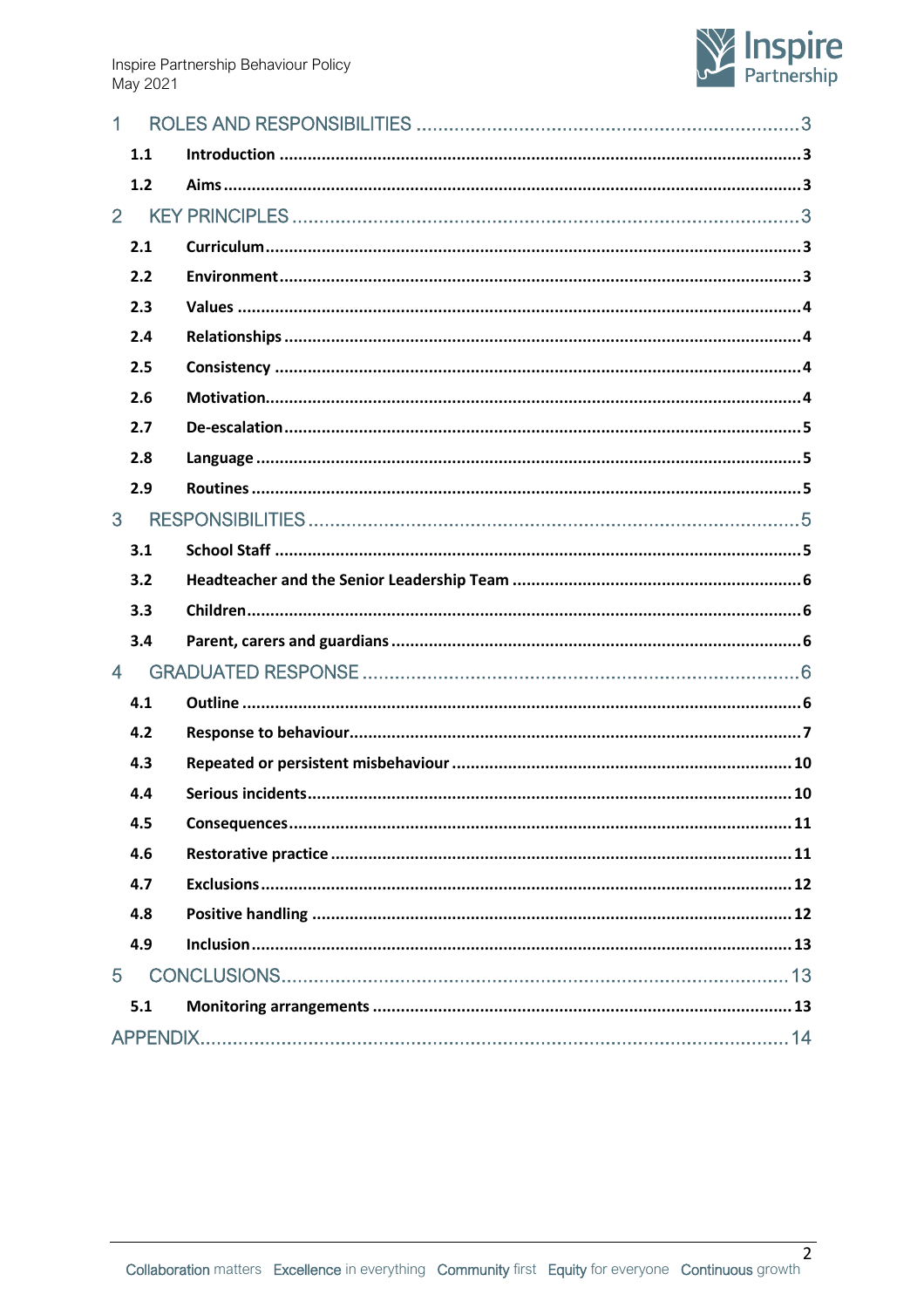

# <span id="page-2-0"></span>1 ROLES AND RESPONSIBILITIES

### <span id="page-2-1"></span>1.1 Introduction

- 1.1.1 At Rockliffe Manor our vision is to create a learning environment where all pupils feel safe, secure and able to make the biggest possible contribution towards their own learning and that of others. We believe that by working together, we can establish a climate where collaboration and partnership ensure the quality of learning is of the highest standard.
- 1.1.2 We recognise that each individual child is at a different stage of social learning. Only through a consistent approach to supporting their behaviour will we be able to achieve an environment in which children can learn and develop as caring and responsible people.
- 1.1.3 This policy outlines the underlying philosophy, purpose, nature, organisation and management of pupil behaviour a Rockliffe Manor. Whilst this behaviour policy refers mainly to the behaviours of pupils within school premises, the school reserves the right to discipline beyond the school gate.
- 1.1.4 The policy is designed to enhance the development of positive relationships between children, adults working in school, parents and other members of the wider school community. The fair and consistent implementation of our Behaviour Policy is everyone's responsibility. Everyone in our school is expected to maintain the highest standards of personal conduct, to accept responsibility for their behaviour and encourage others to do the same.

## <span id="page-2-2"></span>1.2 Aims

- 1.2.1 The aims of this policy are to:
- a) To provide a holistic environment where exemplary behaviour enables all to feel secure and respected within an atmosphere of learning without limits.
- b) Through collaboration encourage a stimulating and purposeful learning environment where all children thrive and flourish.
- c) To foster caring and tolerant attitudes which celebrate diversity and achievements in all areas.
- d) To encourage increasing independence, self-awareness and positive health and well-being.

## <span id="page-2-3"></span>2 KEY PRINCIPLES

#### <span id="page-2-4"></span>2.1 Curriculum

2.1.1 Engaging children with learning is key. Offering a well -planned and personalised curriculum which inspires all learners is a fundamental preventative measure. As is ensuring that the curriculum consistently supports children's health and well-being. We use a wide range of strategies to increase pupil engagement such as collaborative learning activities, promoting oracy in lessons and enabling children to shape and lead their learning.

#### <span id="page-2-5"></span>2.2 Environment

- 2.2.1 The environment gives clear messages to children about the extent to which they and their efforts are valued. At Rockliffe Manor school we have set expectations of our environment in order to ensure practice is consistent.
- 2.2.2 Within the environment children should be able to view the class rules (max of 5.) and the school values, as both will act as a reminder for the expected standards.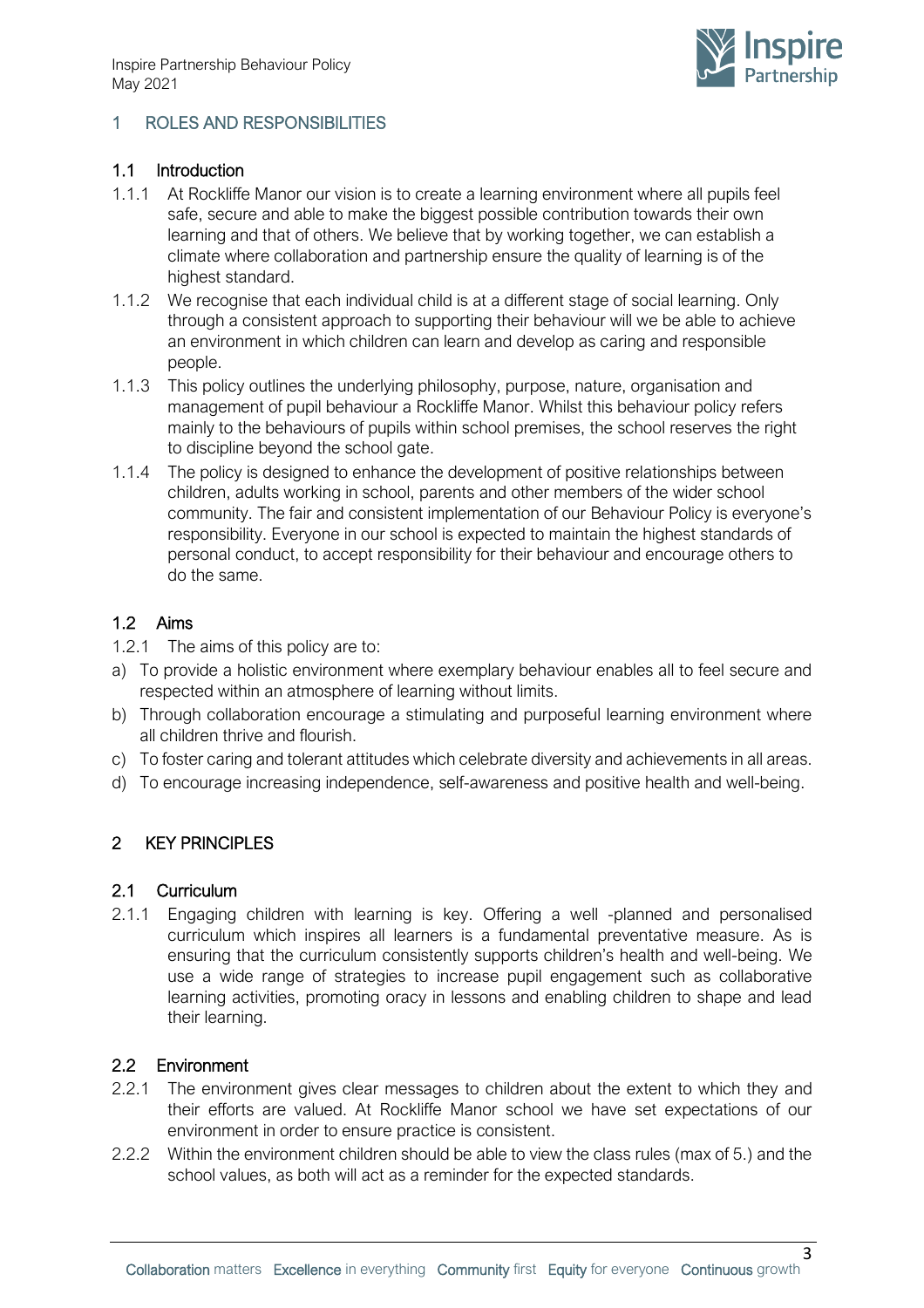

# <span id="page-3-0"></span>2.3 Values

- 2.3.1 Effort, Collaboration, Kindness, Responsibility, Respect, Individuality
- 2.3.2 Our values underpin our approach to behaviour. Conversations about behaviour with children and staff should always refer back to the values. We focus our communication on efforts and values shown as opposed to achievements.

## <span id="page-3-1"></span>2.4 Relationships

- 2.4.1 Positive relationships are key. Staff must be a constant presence around the school, inbetween classes, during breaks in the school day, and at lunch times in order to ensure that children are using the school grounds respectfully and behaving appropriately. This will also support the building of positive relationships outside the classroom.
- 2.4.2 When dealing with poor behaviour, we keep relationships intact by focussing on the behaviour and not the child.

## <span id="page-3-2"></span>2.5 Consistency

- 2.5.1 Consistent adult behaviours will lead to pupils consistently conforming to our expectations.
- 2.5.2 A truly sustainable consistent approach does not come from a toolkit of strategies but in the determination of every member of staff to hold firm. It is hard fought and easily lost. The key is to develop a consistency that ripples through every interaction on behaviour. Where learners feel treated and valued as individuals, they respect adults and accept their authority.
- 2.5.3 At Rockliffe Manor school we model consistency through:
	- a) Language and response: Referring to the agreement made between staff and learners, simple and clear expectations reflected in all conversations about behaviour (see copy of our school script Appendix)
	- b) Follow up: Ensuring 'certainty' at the classroom, leadership and whole school level. Never passing problems up the line, teachers taking responsibility for behaviour interventions, seeking support but never delegating.
	- c) Consequences: Defined, agreed and applied at the classroom level as well as established structures for more serious behaviours

#### <span id="page-3-3"></span>2.6 Motivation

- 2.6.1 The use of praise in developing a positive atmosphere in the classroom cannot be underestimated. It is the key to developing good relationships, including with those learners who are hardest to reach. We praise the behaviours we want to see. The more we notice good behaviour/celebrate success the less we need to extrinsically reward it. It becomes just the way that we do things. We value the effort pupils put into demonstrating good behaviour and developing good relationships.
- 2.6.2 Ways in which we recognise positive behaviour include:
	- a) Weekly certificates
	- b) Phone calls home
	- c) Sharing excellent learning with others
	- d) Good news postcards
	- e) Lunch with their class teacher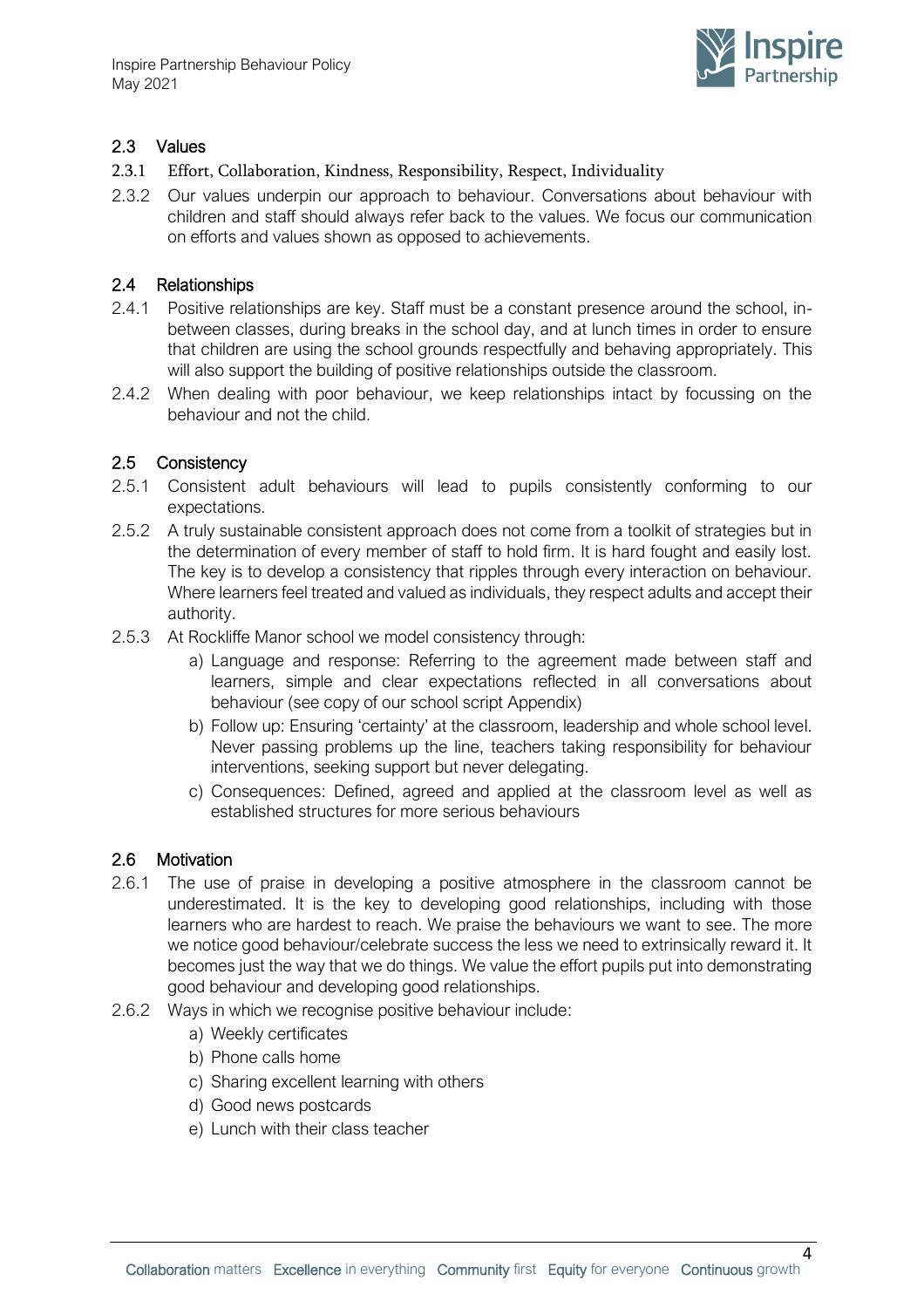

- 2.6.3 The overuse of stickers and rewards creates a 'reward economy' where children will only do something for something. We want to encourage children to be motivated to learn, follow instructions and follow the rules because they know that is the right thing to do.
- 2.6.4 For a minority of children, they may need more incentive and support to behave well. In these circumstances individual reward charts may be used. With a focus on earning a reward for behaving appropriately.

# <span id="page-4-0"></span>2.7 De-escalation

- 2.7.1 De-escalation of inappropriate pupil behaviour by staff avoids low level behaviours escalating and becoming more serious. For the vast majority of children, a gentle reminder or nudge in the right direction is all that is needed
- 2.7.2 When children are behaving in a way that is not appropriate, staff should use arrange of strategies to support so that the child can get back on track without giving attention to the negative behaviour.
- 2.7.3 At Rockliffe Manor school we use a range of strategies including:
	- a) Re-direction
	- b) Distraction
	- c) Humour
	- d) Non-verbal cues
	- e) Remaining calm, consistent and fair
	- f) Paying attention to the right behaviours

## <span id="page-4-1"></span>2.8 Language

- 2.8.1 At Rockliffe Manor, we understand that common and consistent use of language around behaviour is essential in creating clear boundaries to learn how to behave. Conversations should follow a script and behaviours should be discussed as the behaviours they are, and not be personal to the child.
- 2.8.2 Conversations around behaviour should be conducted, in the first instance, by the staff member taking the class/group. Correcting poor behaviour choices should be a private conversation to protect the dignity of the individual.
- 2.8.3 Our language should promote responsibility through developing a growth mindset approach, providing choices and understanding consequences.

## <span id="page-4-2"></span>2.9 Routines

- 2.9.1 At Rockliffe Manor we teach the behaviours we want to see and practise these regularly with the children so they are clear about the expectations of them.
- 2.9.2 Core routines at our school include:
	- a) How we walk around school
	- b) Movement during transition periods e.g., carpet to tables, playground to classroom etc.
	- c) Whole school hand signal for regaining class/group attention

## <span id="page-4-3"></span>3 RESPONSIBILITIES

- <span id="page-4-4"></span>3.1 School Staff
- 3.1.1 All school staff must:
	- a) Smile and be welcoming to all
	- b) Deliberately and persistently catch children doing the right thing and praise them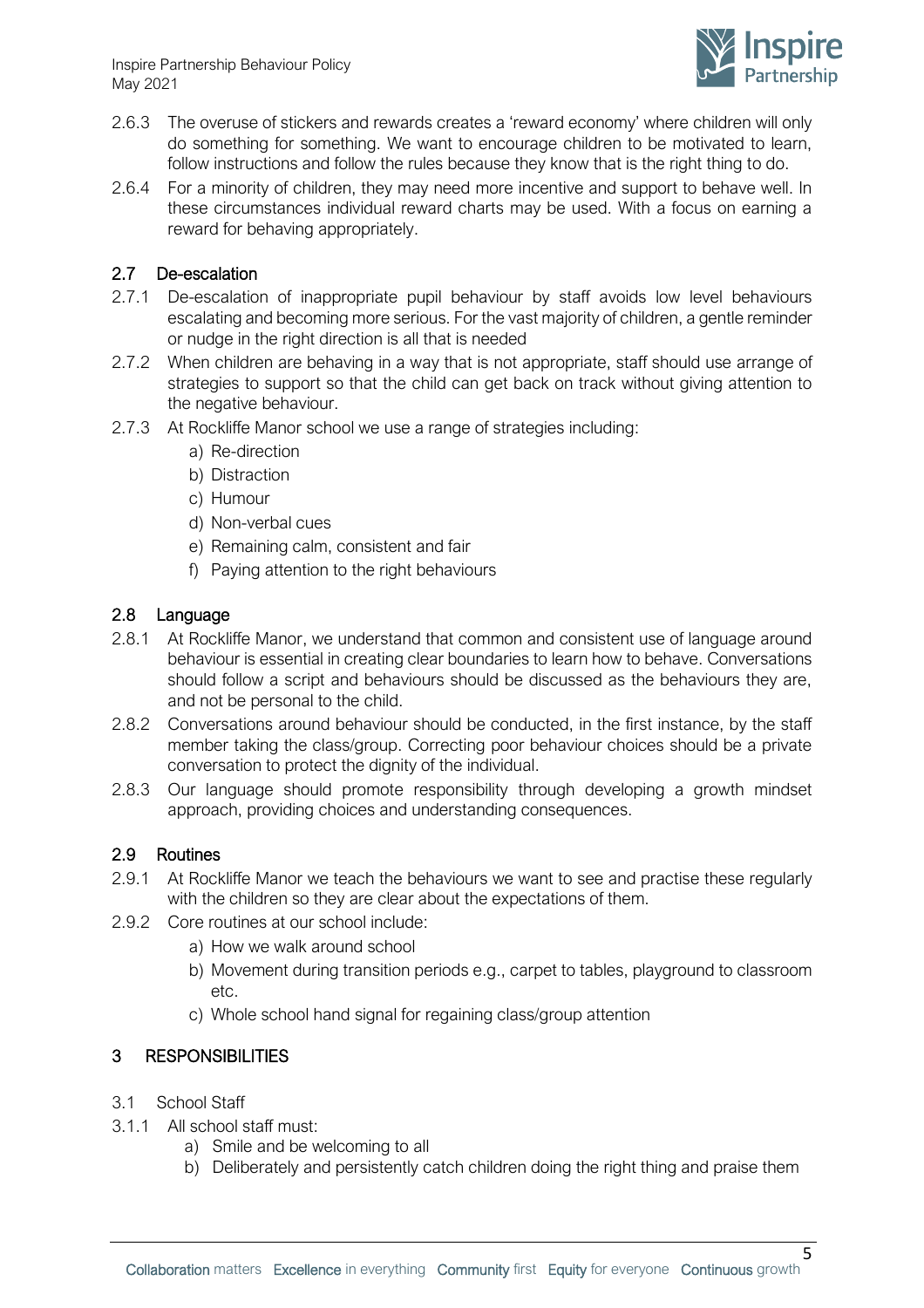

- c) Know their classes well but also develop positive relationships with all children
- d) Use these relationships to create a safe and stimulating learning environment that inspires children's interests and learning
- e) Create a culture in which it is safe to take risks with learning and where mistakes are regarded as opportunities for deeper learning
- f) Relentlessly work to build mutual respect
- g) Remain calm and keep their emotion for when it is most appreciated by children
- h) Demonstrate unconditional care and compassion
- i) Be a positive role model through the school values and creating an ethos of high expectations for all

## <span id="page-5-0"></span>3.2 Headteacher and the Senior Leadership Team

- 3.2.1 The Head teacher and the Senior Leadership Team must:
	- a) Be a visible presence around the school
	- b) Regularly celebrate staff and children whose efforts go above and beyond expectations
	- c) Encourage use of positive praise, phone calls/notes home/certificates
	- d) Ensure staff training needs are identified and met
	- e) Use behaviour records to target and assess interventions
	- f) Support teachers in managing children with more complex or challenging behaviours

## <span id="page-5-1"></span>3.3 Children

- 3.3.1 All children must:
	- a) Consistently model the school values and enable a positive climate for learning by following the school expectations and showing good learning behaviours
	- b) Make a positive impact in the school community and beyond through taking responsibility for their behaviours, actions and voice

#### <span id="page-5-2"></span>3.4 Parent, carers and guardians

- 3.4.1 All parents, carers and guardians must:
	- a) Help their child understand appropriate behaviours, school values and expectations
	- b) Encourage independence and support children's progress and development enabling positive self-image and pride in their achievements
	- c) Through positive relationships within the school community, support a safe environment that prepares and ensures that children are ready for learning everyday

## <span id="page-5-3"></span>4 GRADUATED RESPONSE

#### <span id="page-5-4"></span>4.1 Outline

This section outlines the steps an adult should take to deal with poor behaviour. It includes microscripts for each step to ensure consistency in language and predictability for pupils which, in turn, results in all children being treated fairly. Staff should always use a measured, calm approach; referring to the child by name; lowering themselves to the child's physical level; making eye contact; delivering the required message; and then leaving the conversation to allow the child 'take up time.' Adults should not be drawn into and/or respond to any secondary behaviour, which children sometimes use as a distraction from the initial behaviour or to escalate the situation further.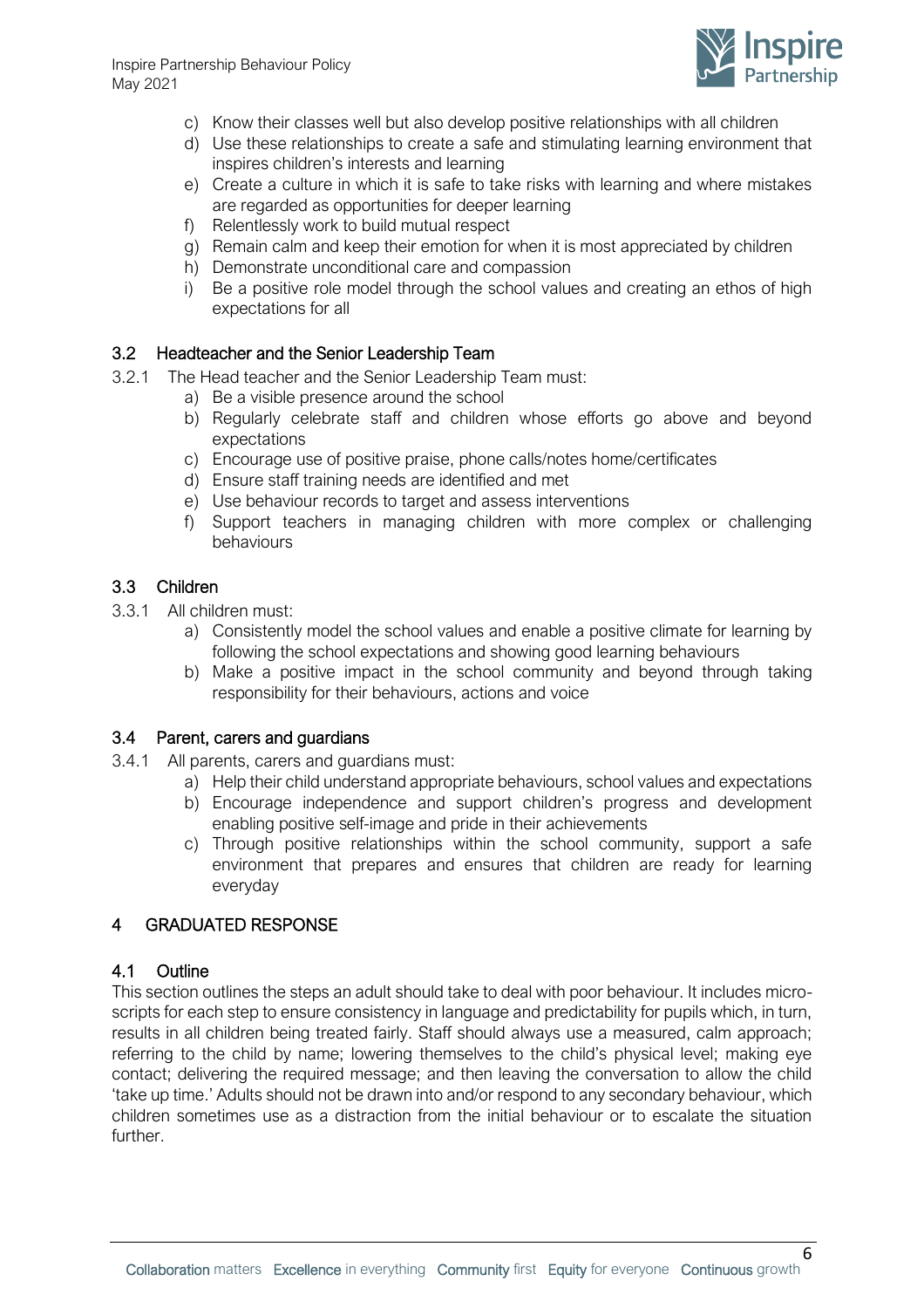

# <span id="page-6-0"></span>4.2 Response to behaviour

4.2.1 Classroom behaviours

| <b>Step</b> | Possible scenarios/behaviours   | Response                                                                                      |
|-------------|---------------------------------|-----------------------------------------------------------------------------------------------|
| Reminder    | Fiddling/talking whilst someone | De-escalation tactics e.g., move into the                                                     |
|             | else is speaking/swinging on    | child's view, use non-verbal cues,                                                            |
|             | chair/calling out/unkind        | Rule reminders - use script                                                                   |
|             | words/improper use of           | Praise those who are doing the right thing                                                    |
|             | equipment/disturbing learning/  | Re-engage through re-direction                                                                |
|             | refusal                         | Provide take up time                                                                          |
|             |                                 | I noticed you chose to                                                                        |
|             |                                 | This is a reminder that we need to $\ldots$ (refer to                                         |
|             |                                 | class rule or value)                                                                          |
|             |                                 | Make a better choice please                                                                   |
|             |                                 | Thank you                                                                                     |
| Warning     | Behaviours continue             | Continue with de-escalation tactics and                                                       |
|             |                                 | provide take up time                                                                          |
|             |                                 | I noticed you chose to                                                                        |
|             |                                 | If you choose to continue then you will owe 5                                                 |
|             |                                 | minutes.                                                                                      |
|             |                                 | Do you remember when you (give an example                                                     |
|             |                                 | of previous positive behaviour) that is the                                                   |
|             |                                 | behaviour I expect from you. I know you can                                                   |
|             |                                 | make the right choice. Thank you.                                                             |
| Follow up   | Behaviours continue             | Child needs a short period of reflection time                                                 |
|             |                                 | (somewhere in the classroom/a paired class)<br>5/10 minutes sitting alone to calm and reflect |
|             |                                 | Reflection time should be made up during                                                      |
|             |                                 | play/lunch                                                                                    |
|             |                                 | I noticed you                                                                                 |
|             |                                 | You now need to                                                                               |
|             |                                 | We can then speak in 5 minutes.                                                               |
|             |                                 | Thank you                                                                                     |
|             |                                 | For regular occurrences:                                                                      |
|             |                                 |                                                                                               |
|             |                                 | Discussion with Phase Lead and/or                                                             |
|             |                                 | SENCO: consider Behaviour                                                                     |
|             |                                 | Intervention and/or additional support.                                                       |
|             |                                 | Begin monitoring to identify areas of                                                         |
|             |                                 | concern / possible causes/ appropriate                                                        |
|             |                                 | targets.                                                                                      |
|             |                                 | Parents contacted by teacher to                                                               |
|             |                                 | inform them that behaviour is a cause                                                         |
|             |                                 | for concern.                                                                                  |
|             |                                 |                                                                                               |
| Follow up   | Behaviours escalate             | Child needs to learn somewhere else                                                           |
|             | Offensive vocabulary            | Teacher to provide learning                                                                   |
|             | Repeatedly disturbing the       | Teacher to discuss with leadership                                                            |
|             | learning for many               | appropriate consequence – could be the                                                        |
|             | High levels of                  | removal of a privilege/social time                                                            |
|             | aggression/emotion              | I noticed you                                                                                 |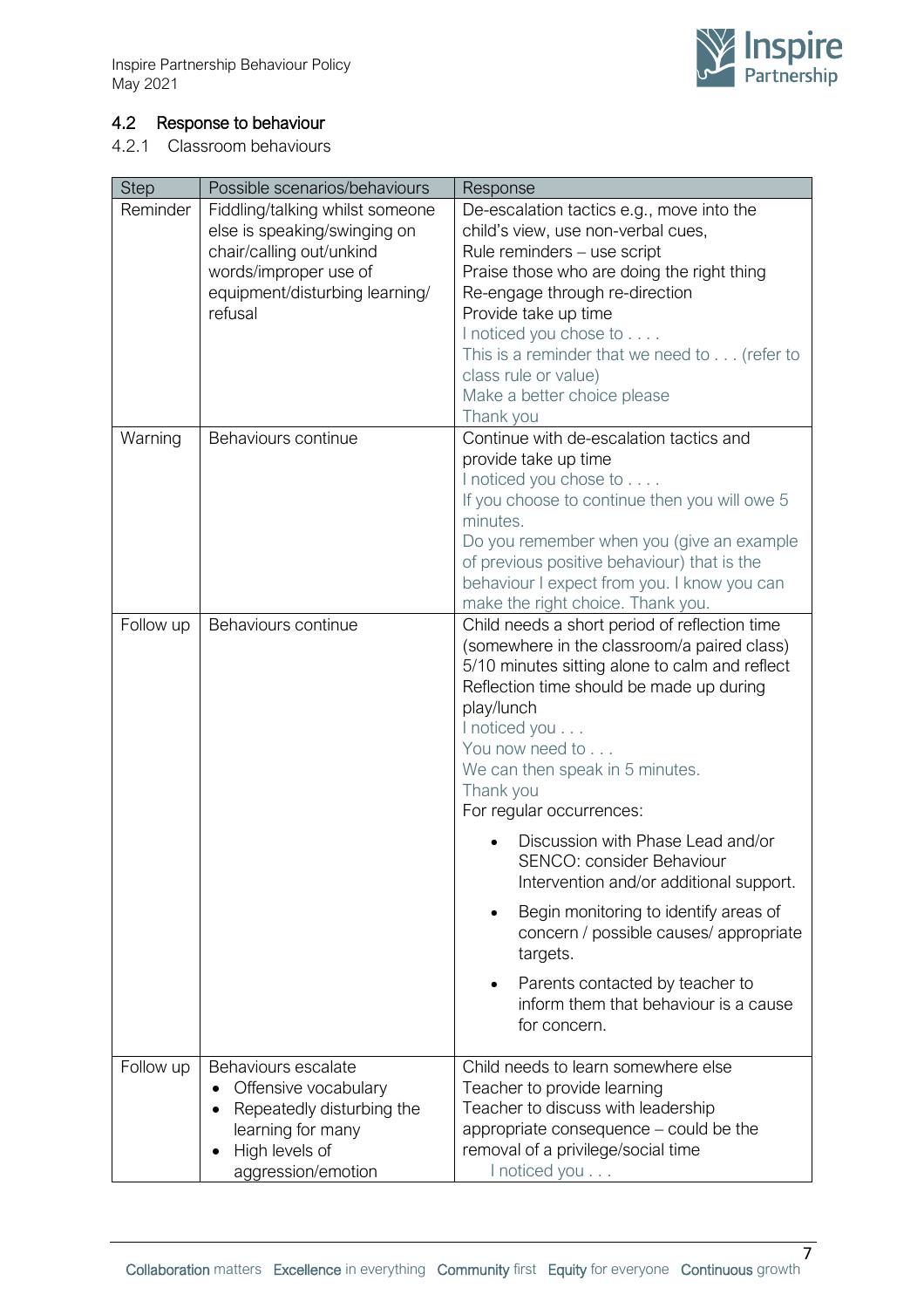

|                                                                                                                                                                                                                                                                                                                                                                  |  | You will now need to learn away from our<br>classroom<br>I will speak to you about this<br>For regular occurrences:<br>• Discussion with Phase Lead / SENCO / Head<br>Teacher as appropriate.<br>• Parents informed of withdrawal by teacher or<br>Phase Lead / SLT depending on nature of<br>incident.<br>• Meeting with parents to investigate possible<br>causes / alternative strategies i.e., parents<br>working alongside child, reduced school day,<br>etc.<br>Consider referral to multi agencies i.e.,<br>Behaviour Support / Ed Psych, etc. |
|------------------------------------------------------------------------------------------------------------------------------------------------------------------------------------------------------------------------------------------------------------------------------------------------------------------------------------------------------------------|--|-------------------------------------------------------------------------------------------------------------------------------------------------------------------------------------------------------------------------------------------------------------------------------------------------------------------------------------------------------------------------------------------------------------------------------------------------------------------------------------------------------------------------------------------------------|
| Repair                                                                                                                                                                                                                                                                                                                                                           |  | Follow up using restorative questions<br>What happened? (Neutral, dispassionate<br>language.)<br>What were you feeling at the time?<br>How do you feel now?<br>How did this make other people feel?<br>Who has been affected? What should we<br>do to put things right? How can we do<br>things differently?                                                                                                                                                                                                                                          |
| *Remember it's not the severity of the sanction, it's the certainty that this follow up will take<br>place that is important.<br>Some behaviours may result in an immediate need for follow up. At Rockliffe Manor school,<br>these behaviours include:<br>Hurting someone else<br>Causing damage to school property<br>Inappropriate or discriminatory language |  |                                                                                                                                                                                                                                                                                                                                                                                                                                                                                                                                                       |

• Self-exiting or unsafe behaviours

|  |  | 4.2.2 Playground behaviours |  |
|--|--|-----------------------------|--|
|--|--|-----------------------------|--|

| <b>Step</b> | Possible scenarios/behaviours                                                                                     | Response                                                                                                                                                                                                                                                                                                                                                             |
|-------------|-------------------------------------------------------------------------------------------------------------------|----------------------------------------------------------------------------------------------------------------------------------------------------------------------------------------------------------------------------------------------------------------------------------------------------------------------------------------------------------------------|
| Reminder    | Not listening to instructions,<br>improper use of equipment,<br>disrupting others' play, unkind<br>words, refusal | De-escalation tactics e.g., move into the<br>child's view, use non verbal cues,<br>Rule reminders - use script<br>Praise those who are doing the right thing<br>Re-engage through re-direction<br>Provide take up time<br>I noticed you chose to<br>This is a reminder that we need to (refer to<br>class rule or value)<br>Make a better choice please<br>Thank you |
| Warning     | Behaviours continue                                                                                               | Continue with de-escalation tactics and<br>provide take up time                                                                                                                                                                                                                                                                                                      |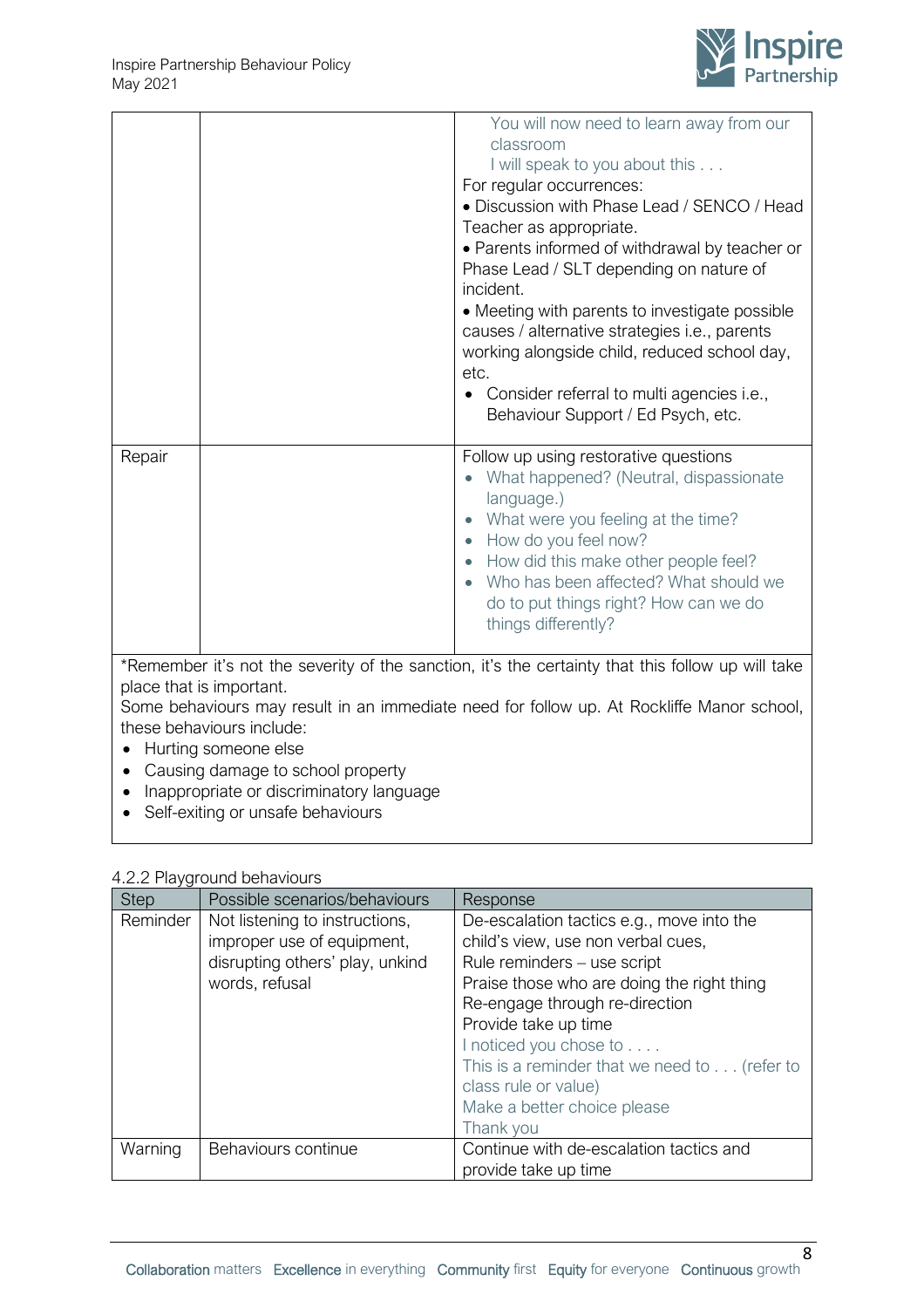

|           |                           | I noticed you chose to                                                                                       |
|-----------|---------------------------|--------------------------------------------------------------------------------------------------------------|
|           |                           | If you choose to continue then                                                                               |
|           |                           | Do you remember when you (give an example                                                                    |
|           |                           | of previous positive behaviour) that is the                                                                  |
|           |                           | behaviour I expect from you. I know you can                                                                  |
|           |                           | make the right choice. Thank you.                                                                            |
| Action    | Behaviours continue       | Child needs a short period of reflection time<br>(quiet area of the playground)                              |
|           |                           | 5/10 minutes sitting alone to calm and reflect                                                               |
|           |                           | I noticed you                                                                                                |
|           |                           | You now need to                                                                                              |
|           |                           | We can then speak in 5 minutes.                                                                              |
|           |                           | Thank you                                                                                                    |
|           |                           | For regular occurrences:                                                                                     |
|           |                           | Discussion with CT/Phase Lead and/or<br>SENCO: consider Behaviour<br>Intervention and/or additional support. |
|           |                           | Begin monitoring to identify areas of<br>concern / possible causes/ appropriate<br>targets.                  |
|           |                           | Parents contacted by teacher to<br>inform them that behaviour is a cause<br>for concern.                     |
| Follow up | Behaviours escalate       | Child needs to come off the playground and                                                                   |
|           | Offensive vocabulary      | CT/phase leader/ELT informed                                                                                 |
|           | Repeatedly disturbing the | Teacher to discuss with leadership                                                                           |
|           | play for many             | appropriate consequence - could be the                                                                       |
|           | High levels of            | removal of a privilege/social time                                                                           |
|           | aggression/emotion        | I noticed you<br>You will now need to come off the                                                           |
|           |                           | playground                                                                                                   |
|           |                           | I will speak to you about this                                                                               |
|           |                           | For regular occurrences:                                                                                     |
|           |                           | · Discussion with CT/Phase Lead / SENCO /                                                                    |
|           |                           | Head Teacher as appropriate.                                                                                 |
|           |                           | · Parents informed of withdrawal by teacher or                                                               |
|           |                           | Phase Lead / ELT depending on nature of<br>incident.                                                         |
|           |                           | . Meeting with parents to investigate possible                                                               |
|           |                           | causes / alternative strategies i.e. parents                                                                 |
|           |                           | working alongside child, reduced school day,                                                                 |
|           |                           | etc.                                                                                                         |
|           |                           | • Consider referral to multi agencies i.e.                                                                   |
|           |                           | Behaviour Support / Ed Psych, etc.                                                                           |
| Repair    |                           | Follow up using restorative questions                                                                        |
|           |                           | What happened? (Neutral, dispassionate                                                                       |
|           |                           | language.)                                                                                                   |
|           |                           | What were you feeling at the time?                                                                           |
|           |                           | How do you feel now?                                                                                         |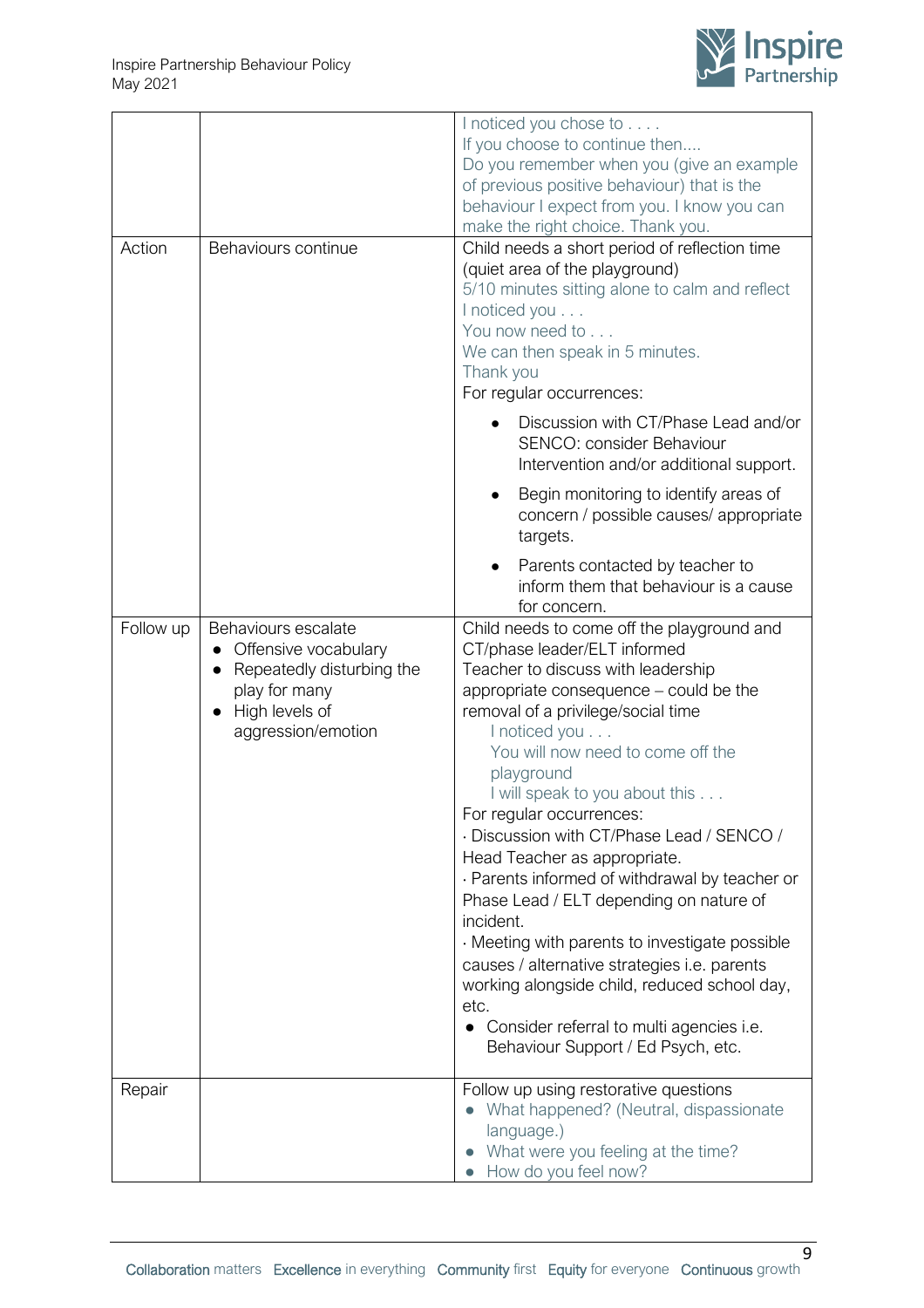

|  | • How did this make other people feel?<br>• Who has been affected?<br>• What should we do to put things right?<br>• How can we do things differently? |
|--|-------------------------------------------------------------------------------------------------------------------------------------------------------|
|  |                                                                                                                                                       |

\*Remember it's not the severity of the sanction, it's the certainty that this follow up will take place that is important.

Some behaviours may result in an immediate need for follow up. At Rockliffe Manor school, these behaviours on the playground include:

- Hurting someone else
- Causing damage to school property
- Inappropriate or discriminatory language

### <span id="page-9-0"></span>4.3 Repeated or persistent misbehaviour

- 4.3.1 At Rockliffe Manor school, we are aware that there are experiences in school that can trigger patterns of behaviour. These triggers may relate to learning, relationships, changes at home or at school, special educational needs or attachment difficulties.
- 4.3.2 Therefore, we record inappropriate behaviours on CPOMs, so we can:
	- a) Increase our awareness and identify patterns
	- b) Recognise potentially disruptive situations and attempt to minimise them
	- c) Target key children for the appropriate intervention
- 4.3.3 Behaviours that are required to be recorded are:
	- o Use of inappropriate or discriminatory language
	- o Use of hands and feet to hurt others
	- o Any repeated/persistent behaviours within the classroom that disrupts others' learning
	- o Self-exiting or unsafe behaviours
	- o Any change in behaviour
- 4.3.4 Senior leaders in the school will regularly analyse data linked to behaviour to inform their actions across the school.

#### <span id="page-9-1"></span>4.4 Serious incidents

- 4.4.1 Occasionally, some children may behave in an extreme way which is out of character for them. Unacceptable behaviours may be expedited through our system in order to be dealt with more quickly by a member of SLT. If this occurs a focussed meeting involving SLT and the staff members will be arranged to discuss what happened.
- 4.4.2 However, it is important to maintain that all adults can deal with these types of behaviour. Unacceptable behaviours that may be escalated include:
	- a) Violence (i.e., physical contact made with the intention to harm)
	- b) Defiance that becomes dangerous
	- c) Persistent taunting, teasing and bullying behaviour
	- d) Stealing
	- e) Spitting
	- f) Swearing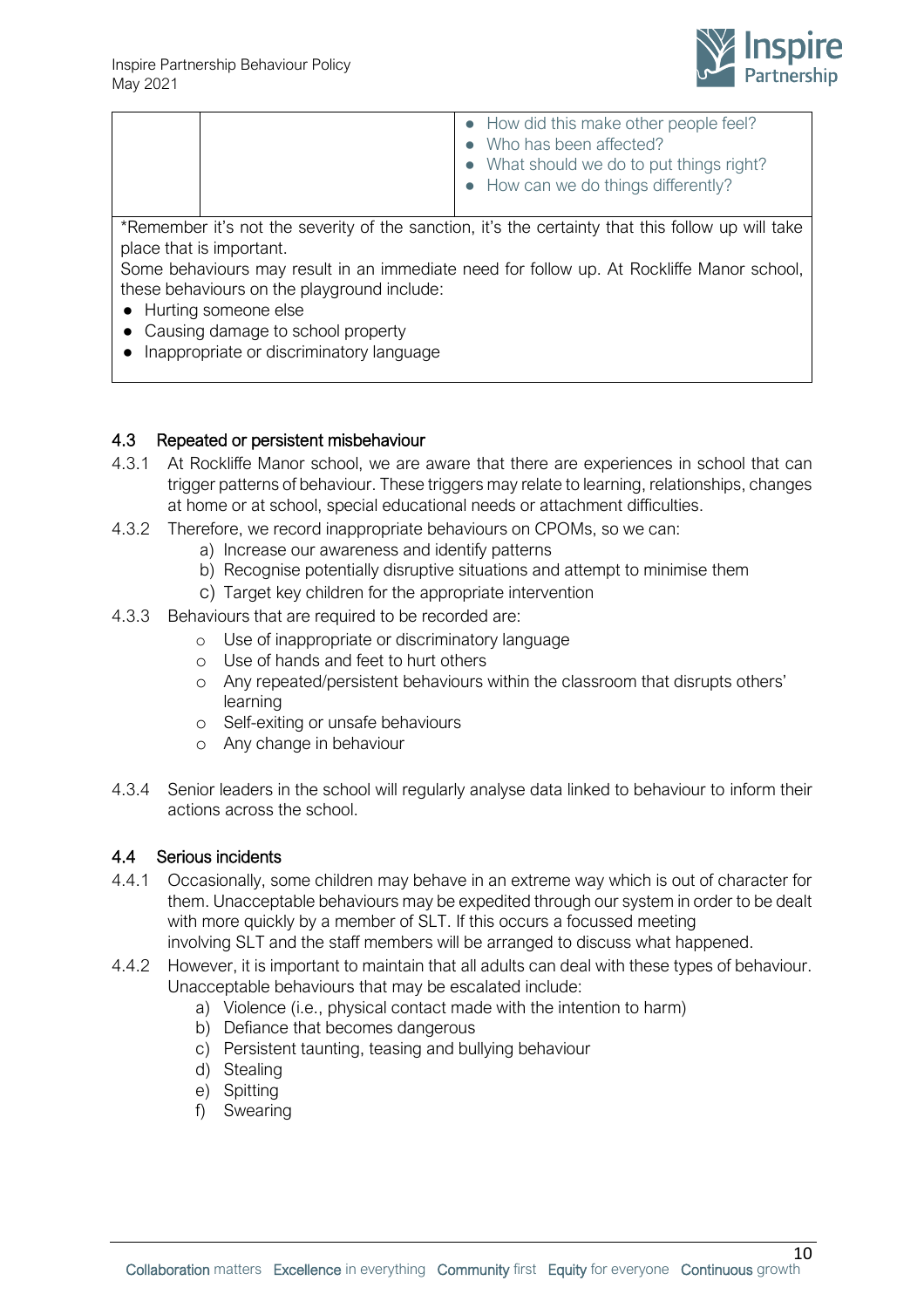

- 4.4.3 We have the right to take measures to keep pupils and staff safe. These measures include:
	- a) The legal right to confiscate inappropriate items from pupils such as mobile phones.
	- b) Statutory powers to discipline pupils who behave poorly outside of school.
	- c) Greater scope and flexibility in giving pupils detentions, which may include afterschool detentions. If the school feels after-school detention is an appropriate consequence, parental agreement will be sought. However, under the new guidelines pupils can receive detention outside school hours without parental consent, although 24 hours' notice to parents is necessary.
	- d) The Head teacher has the power to search groups of pupils if they suspect one of them is carrying a knife or other offensive weapon.
	- e) A legal duty on schools to make provision to tackle all forms of bullying.
- 4.4.4 Every serious incident will be assessed individually on a case-by-case basis and the ultimate decision and discretion regarding the consequence lies with the Headteacher.

### <span id="page-10-0"></span>4.5 Consequences

- 4.5.1 Consequences should:
	- a) Be linked to the behaviour and be proportionate to the action
	- b) Make it clear that unacceptable behaviour affects others and is taken seriously
	- c) Not apply to a whole group for the activities of individuals
	- d) Be consistently applied by all staff to help to ensure that children and staff feel supported and secure

### <span id="page-10-1"></span>4.6 Restorative practice

- 4.6.1 A restorative approach enables the school to resolve conflicts, improve behaviour and develop well-rounded individuals.
- 4.6.2 The principles of the restorative approach are based on an understanding and acceptance that conflict is a part of life, and that in conflict there is an underlying damage to all parties involved that needs to be addressed to resolve the issue and prevent any further incidences of the same nature.
- 4.6.3 Restorative justice techniques are used to positively resolve conflict that arises in the Classroom and the playground in order to uphold a positive learning climate.
- 4.6.4 This should take the form of a coaching conversation. It should take place at the earliest opportunity, before the two parties are scheduled to meet again.
- 4.6.5 Staff will have a script for the restorative conversation that they feel comfortable with. An example of a script for a restorative conversation is:
	- a) What happened and why they made the choice to behave like that.
	- b) Who was affected by their behaviour?
	- c) What could have been done differently, what would they do to avoid the same situation happening again
	- d) What you could the other party have done differently.
	- e) Agree strategies, goals, targets for the future.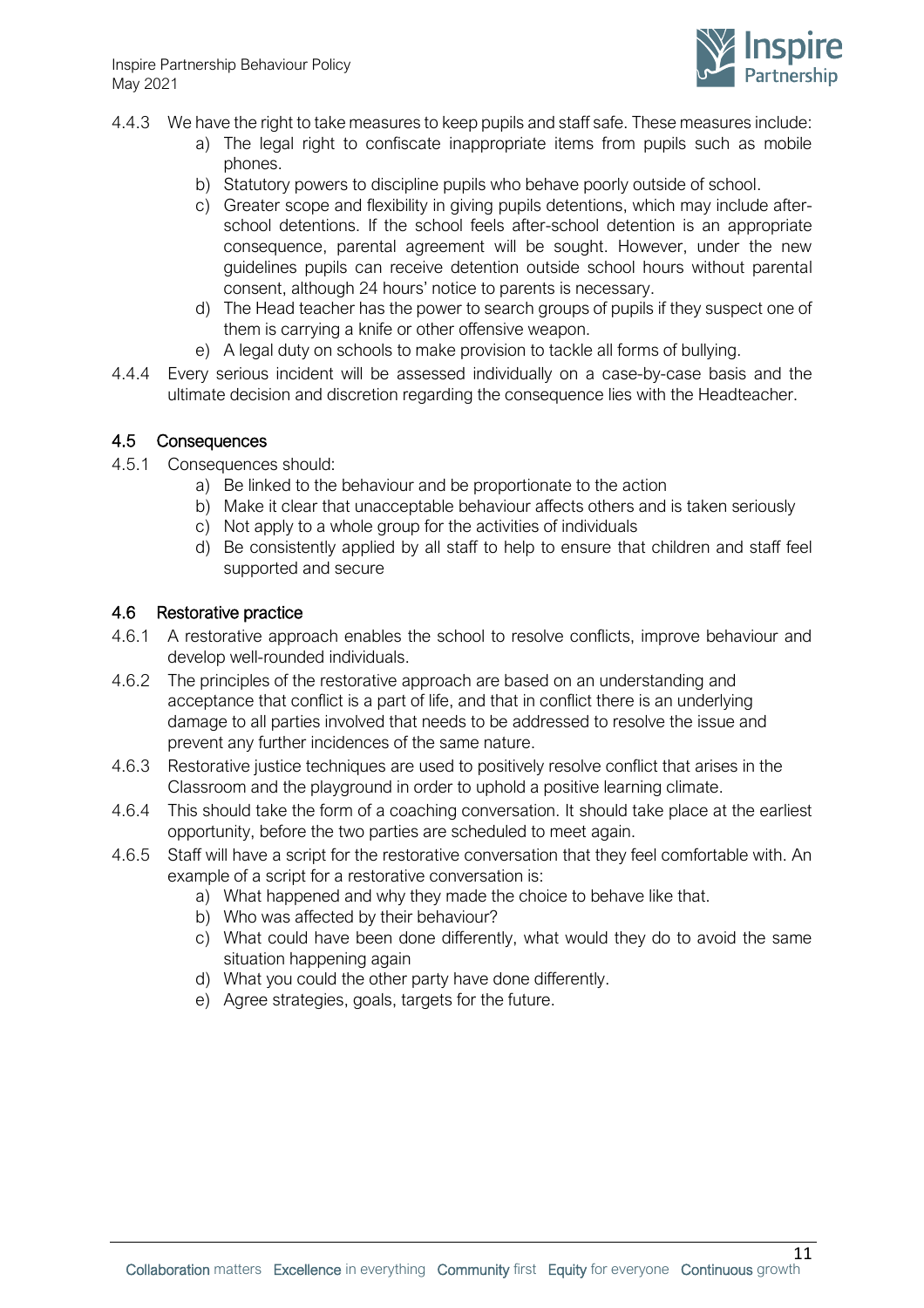

# <span id="page-11-0"></span>4.7 Exclusions

### 4.7.1 Fixed term

Rockliffe Manor believes that, in general, exclusions are not an effective means of moving behaviour forward. However, in order for children to achieve their maximum potential in the school they must feel safe. If a child significantly breaches the school's behaviour policy and if the pupil remaining in school would seriously harm the education or welfare of the pupil or others in the school, the Headteacher may take the decision to exclude for a fixed period.

If this decision is taken, work will be set for the pupil to complete at home. Following a fixed-term exclusion, the pupil and parents meet the head teacher to discuss the pupil's reintegration to school and the best way forward to support the child. Each day is a new day and where a child has transgressed it is expected that they will be welcomed and treated without any resentment when they return.

### 4.7.2 Permanent

Permanent exclusion should be seen as the very last resort and, as such, we would take all reasonable steps to avoid this type of exclusion. All policies and procedures are in place to support inclusion of all pupils. Permanent exclusion should only occur when a risk assessment indicates that to allow the child to remain in school would be seriously detrimental to the education or welfare of the pupil concerned, or to other pupils at the school.

## <span id="page-11-1"></span>4.8 Positive handling

- 4.8.1 Some children exhibit particular behaviours based on early childhood experiences and family circumstances. We recognise that their behaviour is a way of communicating their emotions. When dealing with an episode of extreme behaviour, a child may need to be restrained. Any physical intervention used by staff should be in accordance with the idea of 'reasonable force', and only be used as a last resort once all other strategies have been exhausted. There is no legal definition of legal force. However, there are legal justifications for the use of force. These include if the child is in danger of hurting themselves, endangering the safety of others, are disrupting the good order of the class room or are destroying property. The use of force can only be reasonable if the circumstances to the particular incident warrant it and the degree of force used is proportionate to the degree of challenging behaviour presented or the consequences it is intended to prevent.
- 4.8.2 Whenever physical intervention/restraint is used the incident must be recorded using the incident recording log book kept in the leadership suite. All staff involved in the incident (including witnesses) must contribute to the record and the report must be completed as a matter of urgency (by the end of the school day at the latest). Parents will always be

informed. Incidents that require the use of physical interventions/restraints can be very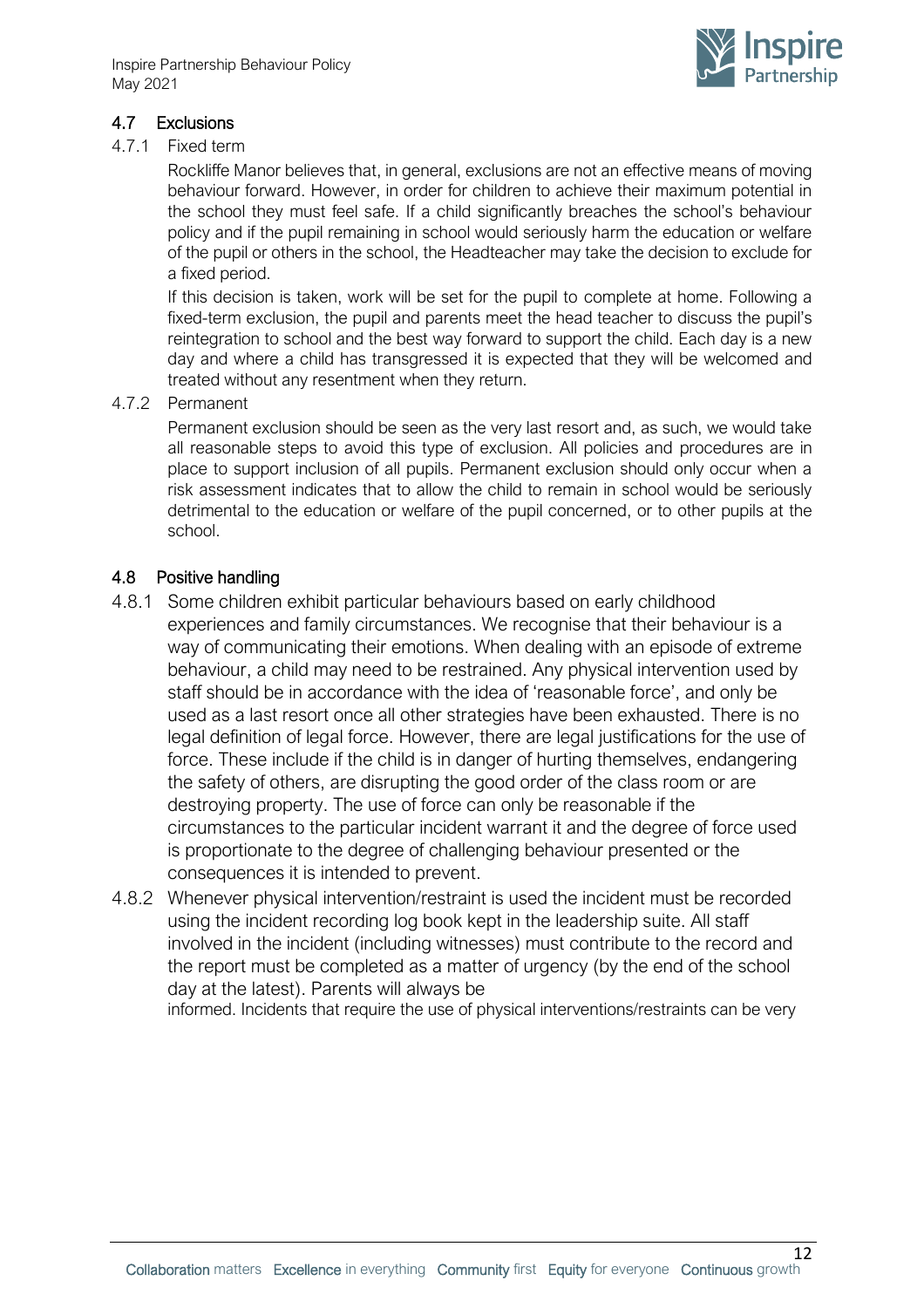

upsetting to all involved and may result in injuries to pupils or staff. Until an incident has subsided, it is essential to reduce risk of re-escalation and to ensure the situation remains calm. Staff should avoid saying or doing anything that might inflame the situation during the recovery phase.

- 4.8.3 Pupils should be given time and space to calm down after an incident and when ready, reintegrated back into their timetable as soon as possible. Staff should also be offered a short break out of the classroom where possible after an incident. It is important to ensure that staff and pupils are given emotional support and basic first aid treatment for any injuries. Immediate action should be taken to ensure that medical help is accessed for any injuries that require it other than basic first aid. All injuries should be reported and recorded on an accident form and in the accident log book.
- 4.8.4 All staff using physical restraint as part of their daily role will be appropriately trained and will refresh this training on a regular basis. Where a child has been restrained a 'positive handling plan' will be written to support future behaviour.

## <span id="page-12-0"></span>4.9 Inclusion

- 4.9.1 Whilst all children identified with SEN and/or disabilities are covered under this behaviour policy, we recognise that these children often require support which is different from, or in addition to, that required by their peers in order to take full advantage of the educational opportunities available to all children.
- 4.9.2 Children with cognitive and physiological difficulties are more likely to have an impaired emotional regulation system and sometimes this is compounded by communication, sensory and motor difficulties as well as by a wide range of environmental factors. Responses to these difficulties should be supported and planned as part of a multiprofessional approach within schools.

## <span id="page-12-1"></span>5 CONCLUSIONS

#### <span id="page-12-2"></span>5.1 Monitoring arrangements

- 5.1.1 The Head teacher is responsible for reporting to the governing body on how the policy is being enforced and upheld, via the termly report. The governors are in turn responsible for monitoring the effectiveness of the policy via the termly report and by in-school monitoring such as learning walks and focus groups with pupils.
- 5.1.2 The policy is reviewed every 12 months, in consultation with key stakeholders across the Trust.